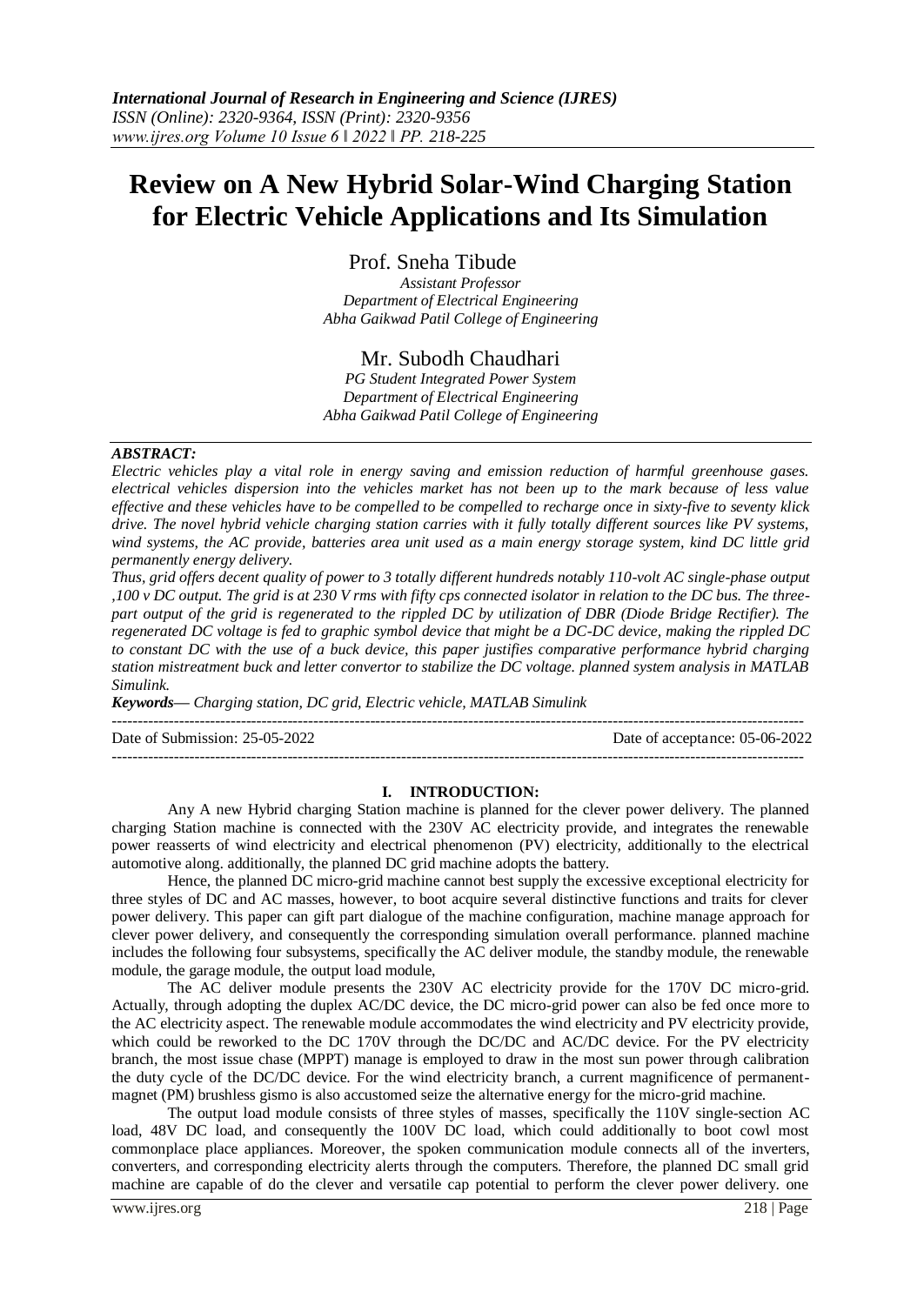amongst the disputes in DC electricity structures is to create bound the electricity within the machine keep balanced forever for dependable and economical operation. It will end up to be advanced notably in conditions whereby the machine receives affected by essential disturbances evolving from one-of-a-kind sections within the machine. additionally, to introducing safety schemes in Hybrid Vehicle Charging Stations, it's miles crucial to recollect coordinated and optimized operation with the manage machine. However, it's currently not been drastically investigated in most of the protection schemes. during this paper, a coordinated improvement and manage theme is planned whole} totally on random load profile additionally to on-the-spot machine disturbance info.

The aim is to supply coordination among machine safety on the controller stage and a stronger stage improvement to create bound the machine stays optimized in any respect factors of operation despite the disturbances. so as to place into impact and validate the planned approach, a DC-primarily based mostly completely deliver board electricity machine (SPS) is taken into account. the electrical distribution machine on board a deliver got to be capable of supply elementary options which incorporates electricity generation, distribution, manage, electricity conversion, power garage and utilization. typical SPSs are self-contained and appoint radial distribution architectures, however, zonal distribution structures have gotten appealing because it could supply higher reconfigurations capabilities. Recent improvement of SPSs is trending nearer to the thought of incorporated electricity machine (IPS), that's appeared as a large-scale, on-board small grid incorporating clever methods for assembly loading wishes with dynamically matching people capability.

Moreover, DC- primarily based mostly completely IPS has been investigated to update the normal AC SPS because it could convey higher operational overall performance and management capabilities.

## **A) PWM Technique.**

## **II. CONTROL TECHNIQUE**

The pulse width modulation technique is generally used for the conversion of DC to AC waveforms. A full bridge inverter with six IGBTs can be used to convert DC to three phase AC. Each phase has to be phase shifted to each other by 1200 and has to be in synchronization with the grid to which it is being connected. The pulses are to be given to the IGBTs are generated with a reference or fundamental waveform compared with a triangular waveform.

The fundamental waveform has the frequency of the grid and the triangular or carrier waveform has higher frequency to create a modulation signal. The diagram of the fundamental and the carrier waveform are shown below Six pulses are formed by applying NOT gates to the three pulses produced by the comparison of the fundamental and carrier waveforms. The generated pulses are fed to the VSI (Voltage source Inverter) with G1G2G3G4G5 and G6 switches. A simple construction of VSI is shown in fig.

The rating of IGBT is taken as: Internal resistance Ron = 0.001 Ω Snubber resistance Rs = 100 kΩ Snubber capacitance  $Cs = 1F$ 

Due to the impedance load the load current gets ceased during sudden switch OFF of the IGBT switch and generate high voltage peaks in the output voltage. To avoid this an anti-parallel diode is attached to the switch (IGBT) so that the inductor current from the impedance load can pass through the diode.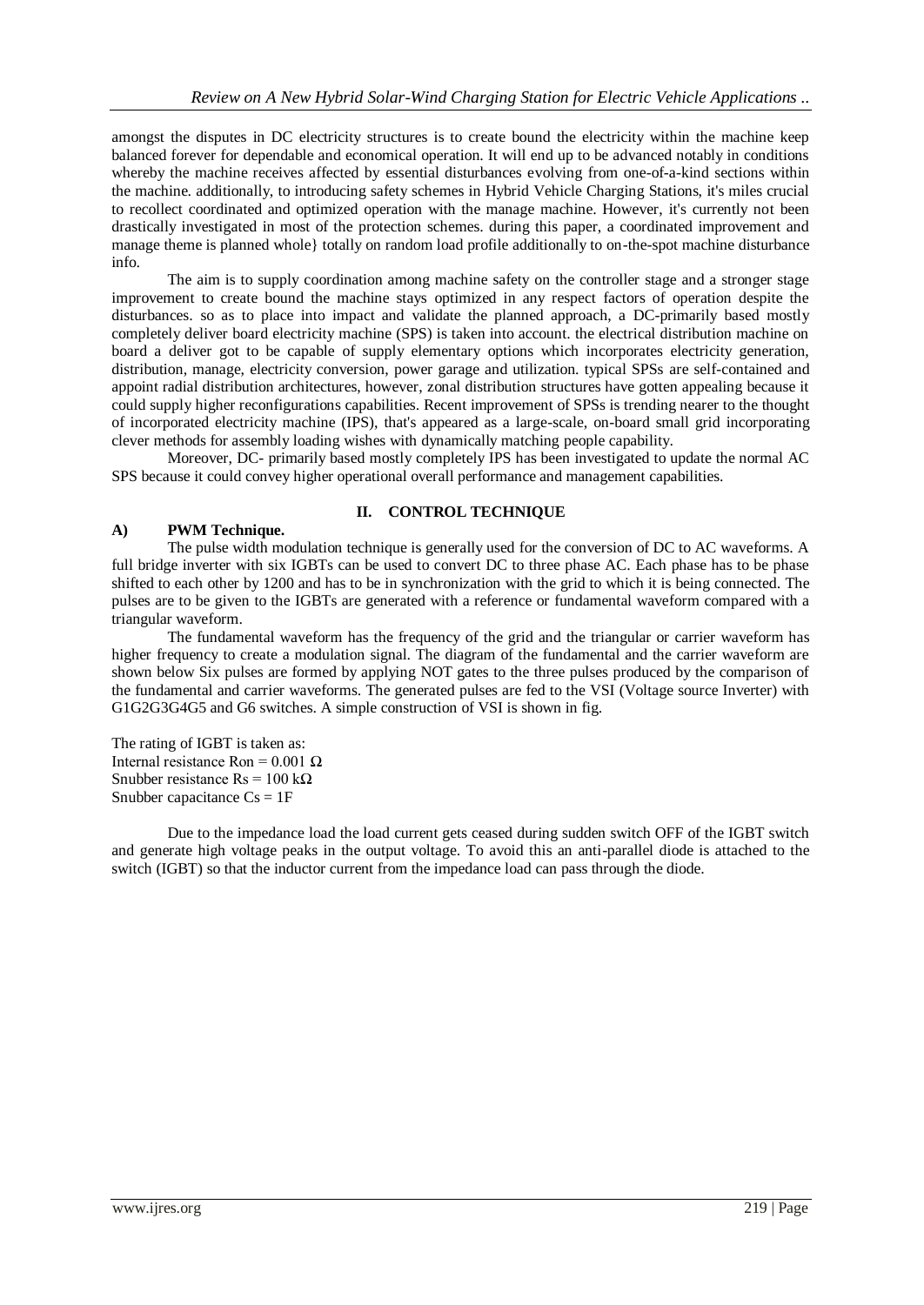

**Fig.1: Generation of pulses with respect to reference fundamental waveforms.**

The higher the carrier frequency the lower the harmonics developed by the inverter. To eliminate the minimum harmonics, we also use LC filter to filter the higher order harmonics from the three phase AC voltage waveforms. The three sinusoidal fundamental waveforms are generated as -

> $Va = Vm \sin \omega t$ Vb = Vm  $sin(\omega t + 2\pi/3)$  $Vc = Vm \sin(\omega t - 2\pi/3)$

Where Vm = maximum voltage i.e., amplitude of sinusoidal waveform which is '1'

The modulation index in PWM waveform is controlled by controlling the amplitude of the fundamental waveform. By reducing amplitude of the sinusoidal wave, the space between the pulse is increased reducing the amplitude of the PWM waveform. The phase of the reference wave considered decides the phase of the PWM waveform.



**Fig.2: Effect of Change in Amplitude of Sinusoidal Waveform**

# **B) Modeling of PVA**

For efficient renewable power generation PVA is used to generate power from solar irradiation. As the load demand is increasing day by day the power generation also has to be increased, but due to the traditional way of power generation is causing global warming. Due to this the efficiency of the PVA has to be increased by adding silicon surface on the panel. And also employ MPPT techniques to track maximum power during any irradiation and atmospheric conditions. The design of PVA is done in MATLAB with Simulink block, with mathematical representation.

Voltage of PVA completely depends on solar irradiation (Sx) and ambient temperature (Tx). PVA (Photo voltaic array) is a combination of series and parallel solar cells arranged in an array to generated the required voltage and current. Each series combination of cells can be considered as photo voltaic module.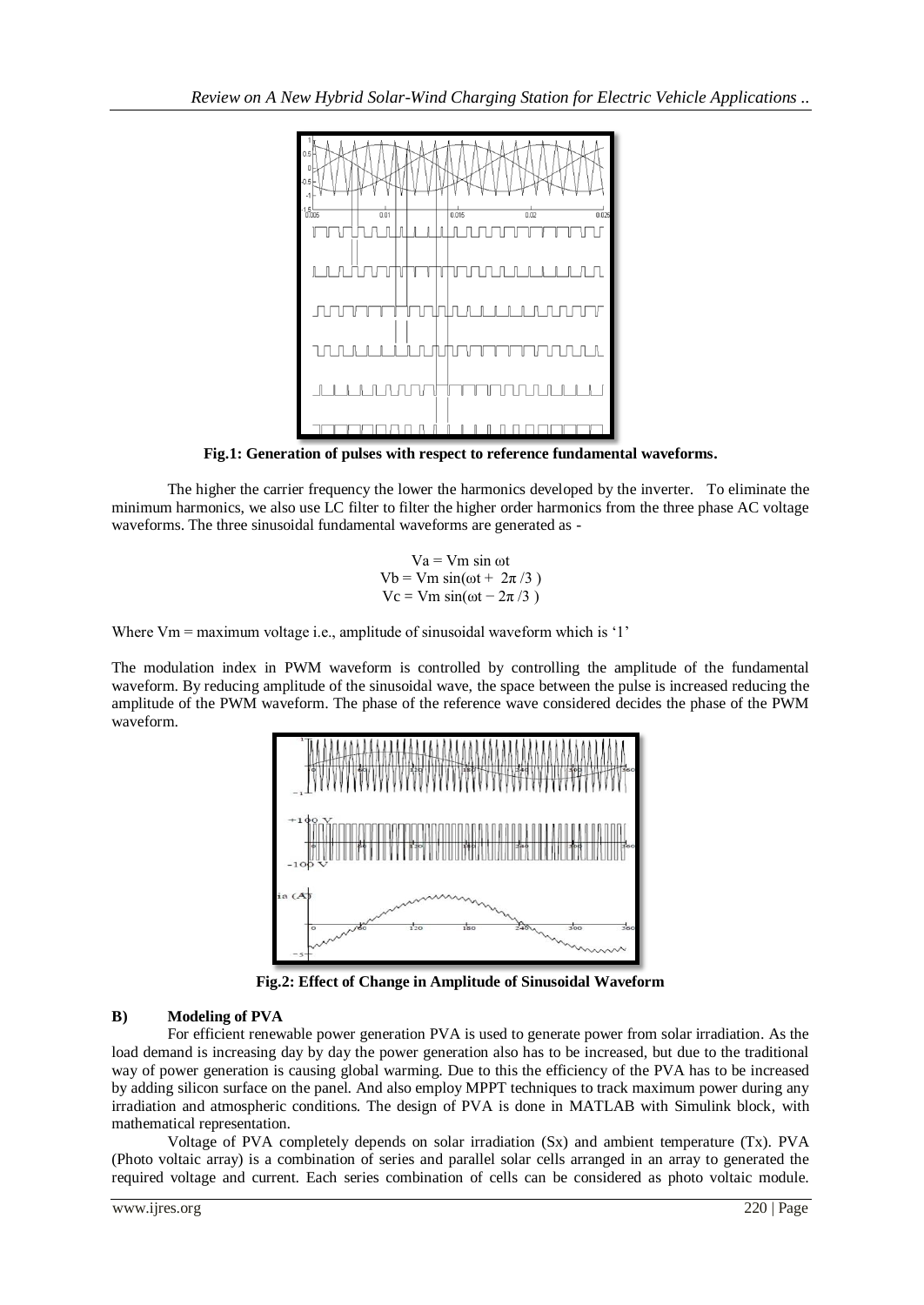Increase in series cells increases the voltage and increase in parallel cells increases the current capacity. Formulation for voltage of each cell is given below.

$$
V_C = \frac{AkT_c}{e} \ln\left(\frac{I_{ph} + I_o - I_c}{I_o}\right) - R_{sc}I_c
$$

Where,

k = Boltzmann constant (1.38 × 10−23J/K).  $Ic =$  cell output current, Amp. Iph= photocurrent Io = reverse saturation current of diode Rs= series resistance of cell Tc = reference cell operating temperature  $Vc =$  cell voltage, V.

The Boltzmann constant and the reference temperature have to be in same units i.e., either Celsius or Kelvin. The mathematical modeling of the above equation can be constructed using Simulink blocks is as below in fig. The above design is for a single cell voltage, in order to increase the voltage of the PVA the cell voltage has to be multiplied to a desired value considering each cell voltage as 0.4 V. So, the number of series connected cells (Ns) can be calculated as:

$$
N_s = \frac{V_0}{0.4}
$$

To get each cell current, the total current output from the dependable source has to be divided by number of parallel connected cells (Np). Therefore, parallel connected cells are considered as –

$$
N_p = \frac{I_o}{I_{cell}}
$$



**Fig.3: Simulink model of Vc**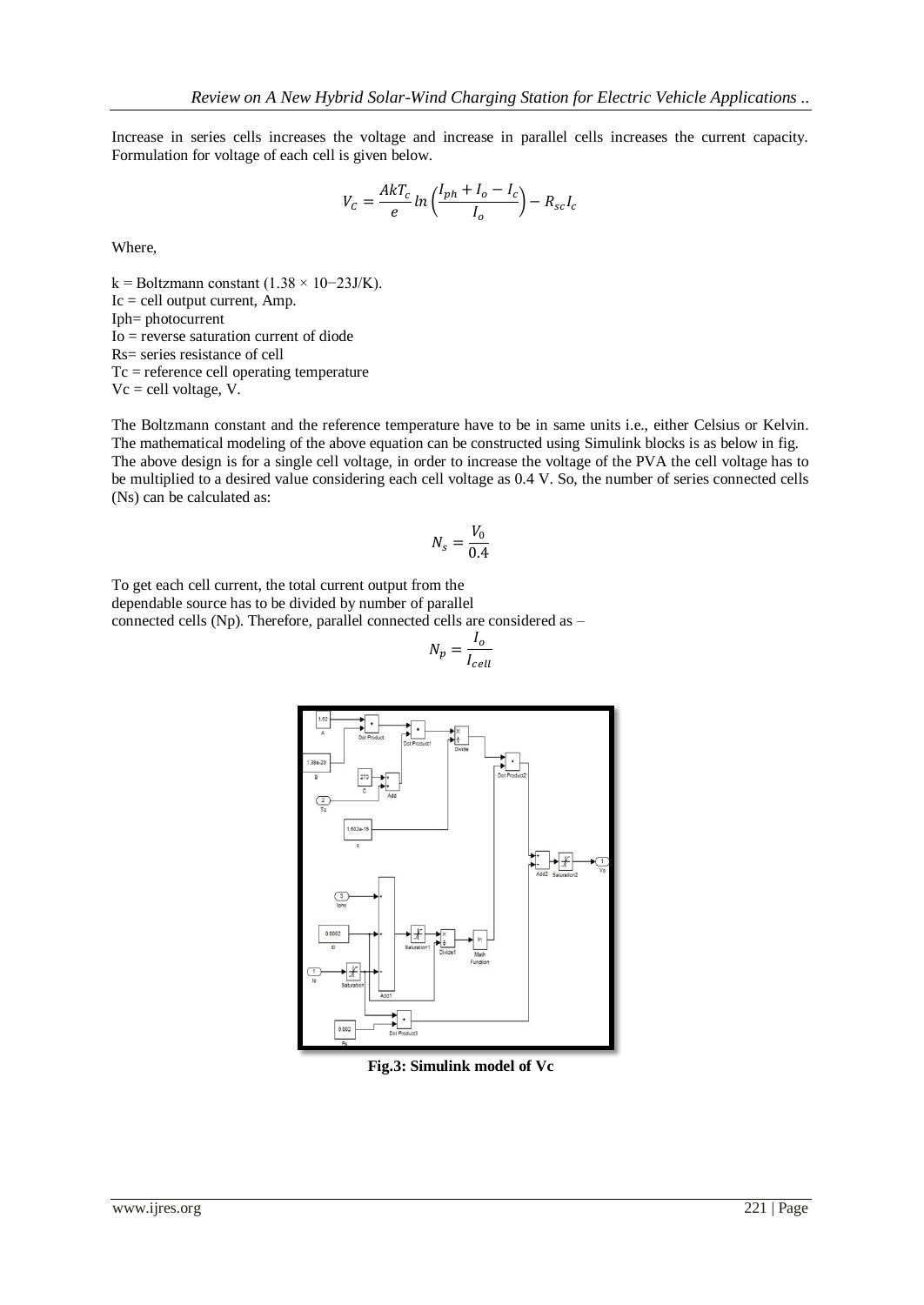The representation in Simulink is taken as -



**Fig.4: Simulink modeling of Ns & Np**

For the calculation of Vcx (cell voltage) and Iphx (Photocurrent) we need correction factors  $C_{TV}$ ,  $C_{T}$ ,  $C_{SV}$ ,  $C_{SL}$ . The formulation is given as –

$$
V_{CX} = C_{TV}C_{SV}V_C
$$

$$
I_{phx} = C_{TI}C_{SI}I_{ph}
$$

$$
C_{TV} = 1 + \beta_T(T_a - T_x)
$$

$$
C_{TI} = 1 + \frac{\gamma_T}{S_C}(T_x - T_a)
$$

$$
C_{SV} = 1 + \beta_{T\alpha S}(S_x - S_C)
$$

$$
C_{SI} = 1 + \frac{1}{S_C}(S_x - S_C)
$$

Where,  $βT = 0.004$  and γT = 0.06 Ta = reference temperature  $Tx =$  ambient temperature Sc = reference solar irradiation  $Sx =$  ambient solar irradiation.

The correction factors are given as -

The values of Tx and Sx changes depending upon the Sun rays which change continuously and unpredictably. The effect of change in solar irradiation varies the cell photocurrent and also the cell voltage (Vc). Let us consider the initial solar irradiation is Isx1 & the increase of the irradiation is Isx2 which in turn increases the temperature from Tx1 to Tx2, photocurrent from Iphx1 to Iphx2. The mathematical modeling of the correction factors in Simulink is given below:



**Fig.4: Simulink Modelling of Proposed Test System**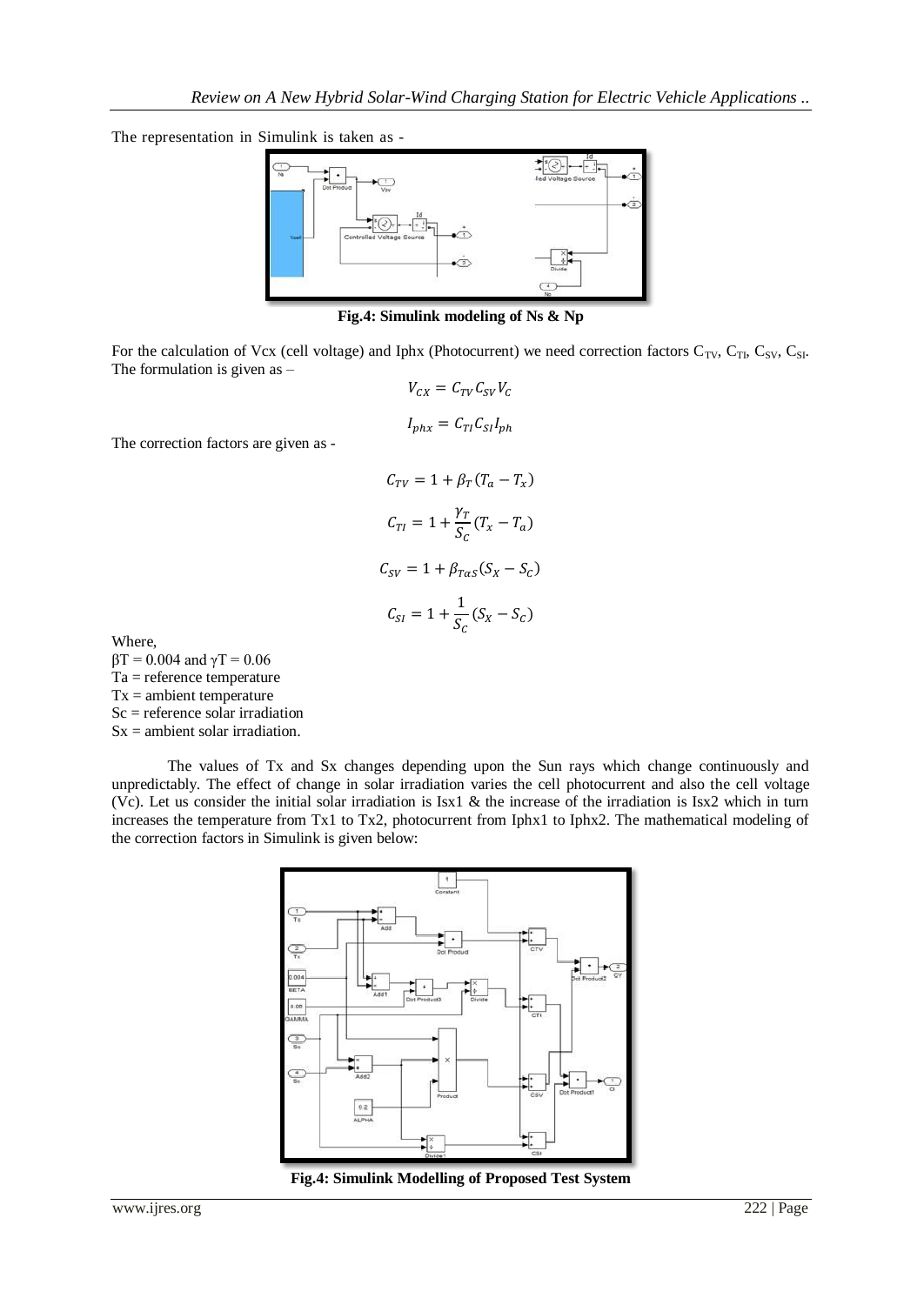Depending upon the solar irradiation and temperature the values of CV & CI are calculated which is fed to Vc block to get the cell voltage value as shown below:



**Fig.5: Combined diagram of CV, CI & Vc Mathematical Models.**

The total system diagram of the PVA with all the mathematical formulation are put into a subsystem to make it clear and understandable. The output of the Vc multiplied with the Ns constant block defining the total voltage of the combined cells of the PVA is fed to the voltage-controlled voltage source block so as to generate the required voltage. A diode is connected in series at the positive terminal of the PVA to avoid reverse currents passing into the PVA. To reduce the ripples a capacitor can be added later after the diode in parallel as the capacitor doesn't allow sudden change of voltages dV/dt. The complete PVA module with internal block construction is shown in the fig. below



**Fig.6: Complete diagram of PVA**

## **III. METHODOLOGY**

Exiting device with star entirely totally charging stations to be had for electrical vehicles. analysis is presently current. once coming up with sun energy station many different factors area unit taken into consideration: created neck of the woods, annual sun insolation, tilt perspective of modules, wide range of sun modules, close temperature, shading, seasoner cooling of modules. The wide range of sun modules directly determines the performance of a sun energy station. a large wide range of modules can boom their operating space [9]. star modules convert sun radiation directly into strength via an electrical phenomenon impact. this can be a silent and swish procedure that does not need motion of components. The physical phenomenon impact may be a semiconductor impact whereby sun radiation getting access to the semiconductor photocells creates the motion of electrons. electrical phenomenon cells convert sun strength into DC. the number of sun radiation falling at the world will currently not rely upon act. Even though this parameter is taken into thought while preferring the neck of the woods of the energy plant, handiest sun entirely} totally Charging Station Not satisfy all demand therefore layout hybrid charging station for electrical power-driven Vehicles. The distinctive functions and traits of the projected DC micro-grid for charging of vehicles device could also be summarized as follow:

The DC micro-grid instinctively possesses the excessive unbiased operation ability. Even while not the AC energy deliver, the DC grid will nevertheless perform healthily. It way, if a twist of fate takes place withinside the AC energy deliver, this grid will combination and distribute the energy in step with the wants. It will be showing neatness offers for electric car charging. By integration the renewable strength module, garage strength module, standby strength module, and AC deliver module along, the projected micro-grid device will do clever and bendy strength transport for the load sides. It approaches that the grid will distribute the energy via approach of suggests that of optimizing the renewable strength, AC energy deliver, and garage strength module. Since the DC energy link inherently has not the harmonic issue, the DC micro-grid will attain a higher fine energy than the standard AC grid device.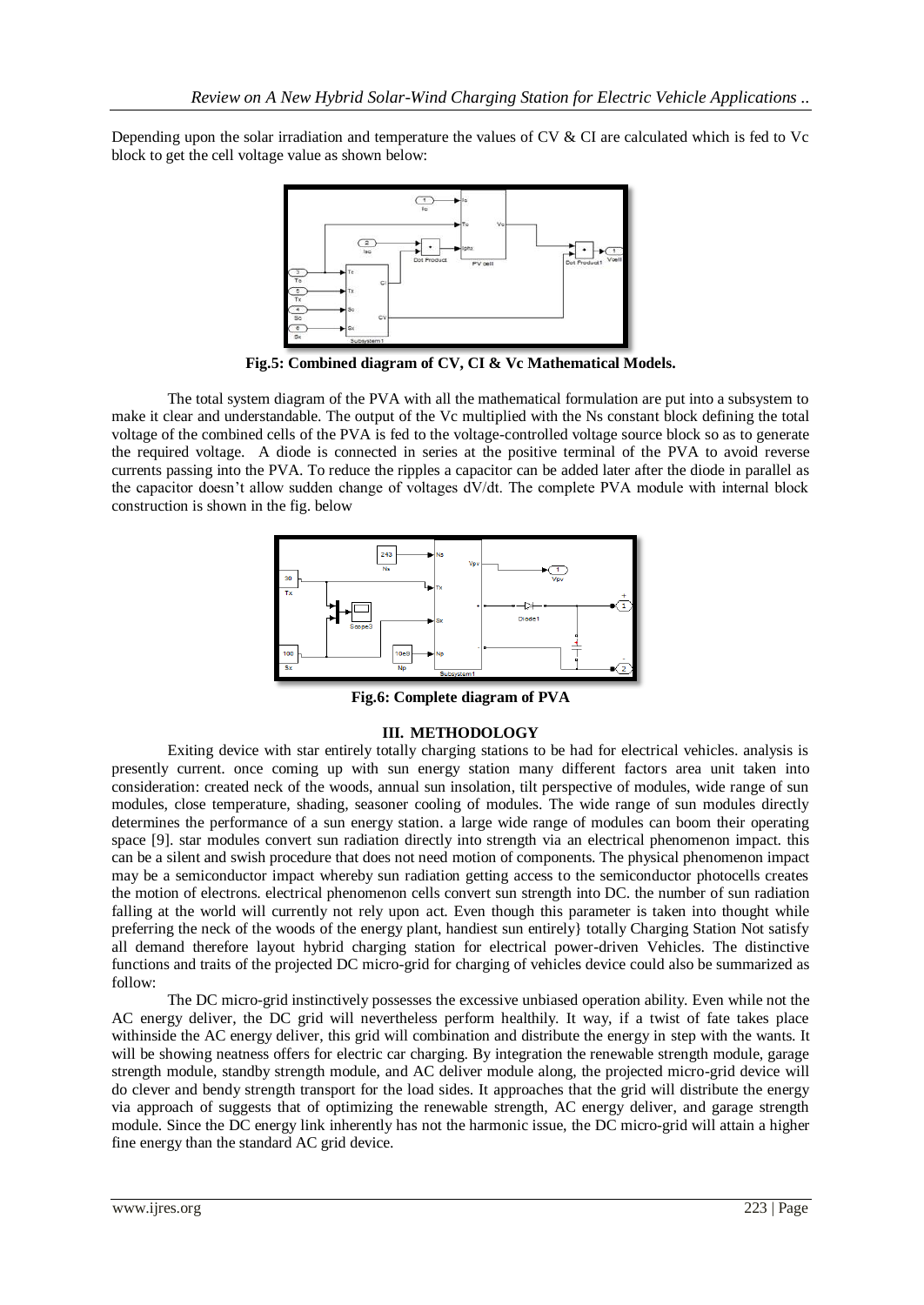## **IV. MODELLING AND ANALYSIS**



**Fig.7: Simulink Modelling of Proposed Test System**

The grid is at 230Vrms with 50Hz related to a isolator in reference to the DC bus. The Three section output of the grid is transformed to rippled DC through using DBR (Diode bridge rectifier) The transformed DC voltage is fed to ZETA converter that's a DC-DC converter, making the rippled DC to steady DC with using a greenback inductor.

The MOSFET transfer offer withinside the ZETA converter switches in line with the obligation ratio given through the PI controller for which the center is given from the mistake fee of the reference and measured output DC fee of the ZETA converter. It a closed loop manipulate machine with comments PI controller circuit and the switching frequency of the ZETA converter is 45kHz.

The transformed DC voltage shape the ZETA converter is fed to the DC bus in which all of the different modules are related. On the weight aspect we've got 3 loads, one AC load which needs to be 110Vrms and 50Hz. Second 100V DC load, and 1/3 is 48V DC load.

The AC load includes a PWM inverter using Simple sinusoidal PWM approach changing DC to PWM AC with 110Vrms 50Hz output in flip related to a AC load.

The 100V DC load is attached to a DC-DC greenback improve converter with MOSFET switches every working with NOT operation. The switching frequency is 20kHz and the obligation ratio is 0.2 The 48V DC load is attached to any other DC-DC greenback-improve converter with MOSFET switches every working with NOT operation.

The switching frequency is 20kHz and the obligation ratio is 0.1In each the DC-DC greenback improve converters while the MOSFET Q1 is OFF Q2 is ON charging the inductor. After a cycle of term 50usec the MOSFET Q1 is ON and Q2 is OFF and the fee gift withinside the inductor discharges thru the MOSFET Q1.



### **V. RESULTS**

**Fig. 8: DC Link Voltage at PCC with Buck Converter.**